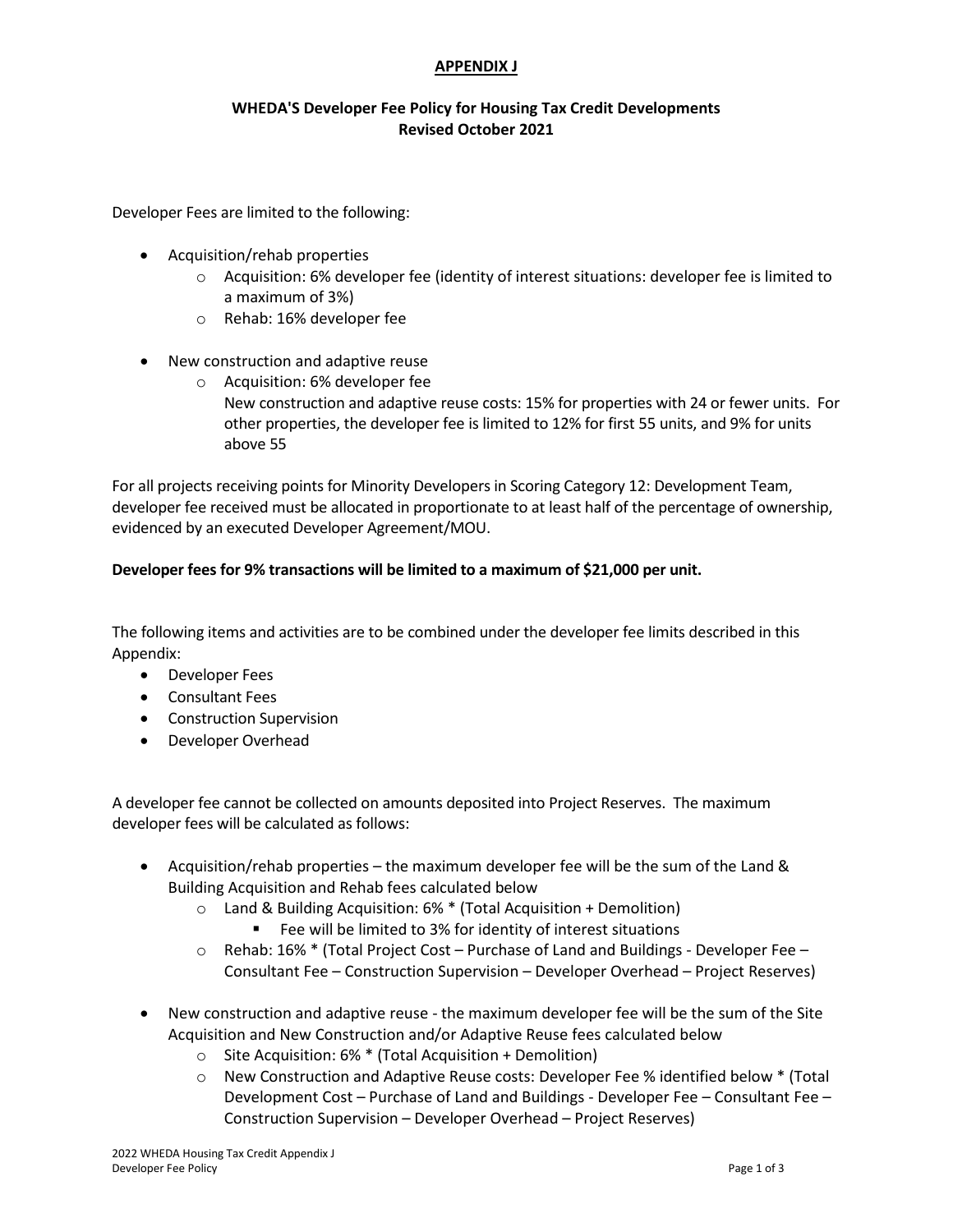- Developer Fee %
	- 24 or Fewer Units: 15%
	- 25 to 55 units: 12%
	- More than 55 units: 12% for the first 55 units; 9% for remaining units

The sum of developer fees, consultant fees, construction supervision, and developer overhead will not be allowed to increase above the amount in the approved Housing Tax Credit (HTC) Carryover application.

### **4% Housing Tax Credit Applications**

Applications for 4% HTCs are allowed to include a developer fee of up to 20%. In the event that an applicant requests a developer fee of 20%, or a developer fee % above the limits noted on the first page of this Appendix, the following requirements will apply:

- o A minimum of 50% of the developer fee must be deferred
	- The 50% deferral requirement will be applied to the entire developer fee, rather than the amount exceeding the limits noted on the first page of this appendix. For example – an application with an 18% developer fee will be required to defer a minimum of 9%.
	- WHEDA will confirm that the 50% deferral requirement is met within the first HTC application and the 8609 application.
	- Should the application include a deferred fee of less than 50%, WHEDA will adjust sources to generate a 50% deferred fee, which could include a reduction of the annual HTC amount.
	- **The application must include evidence that the deferred fee can be repaid through** future cash flows at the property within the 15-year HTC compliance period.
- $\circ$  For acquisition/rehab applications, a maximum of 20% can be used in place of the 16% reference in the rehab calculation on the first page of this appendix
- $\circ$  For new construction applications, a maximum of 20% can be used in place of the variable rate percentage noted on the first page of this appendix.
- $\circ$  The 6% developer fee limit noted on page one of this appendix will continue to apply to site and building acquisition costs (3% in identity of interest situations).

For 4% transactions, any developer fee above the current limit for 9% transactions would not be included in the calculation of the Maximum Development Cost.

For 4% transactions, the sum of developer fees, consultant fees, construction supervision, and developer overhead will not be allowed to increase above the amount in the approved Housing Tax Credit (HTC) Tier 1 application.

### **Developer fees for 4% transactions will be limited to a maximum of \$40,000 per unit.**

#### **Developer's Fee and Identity of Interest Situations**

Those developments that include an "Identity of Interest" will be limited on the amount of developer's fee that can be charged. An Identity of Interest situation between the seller and